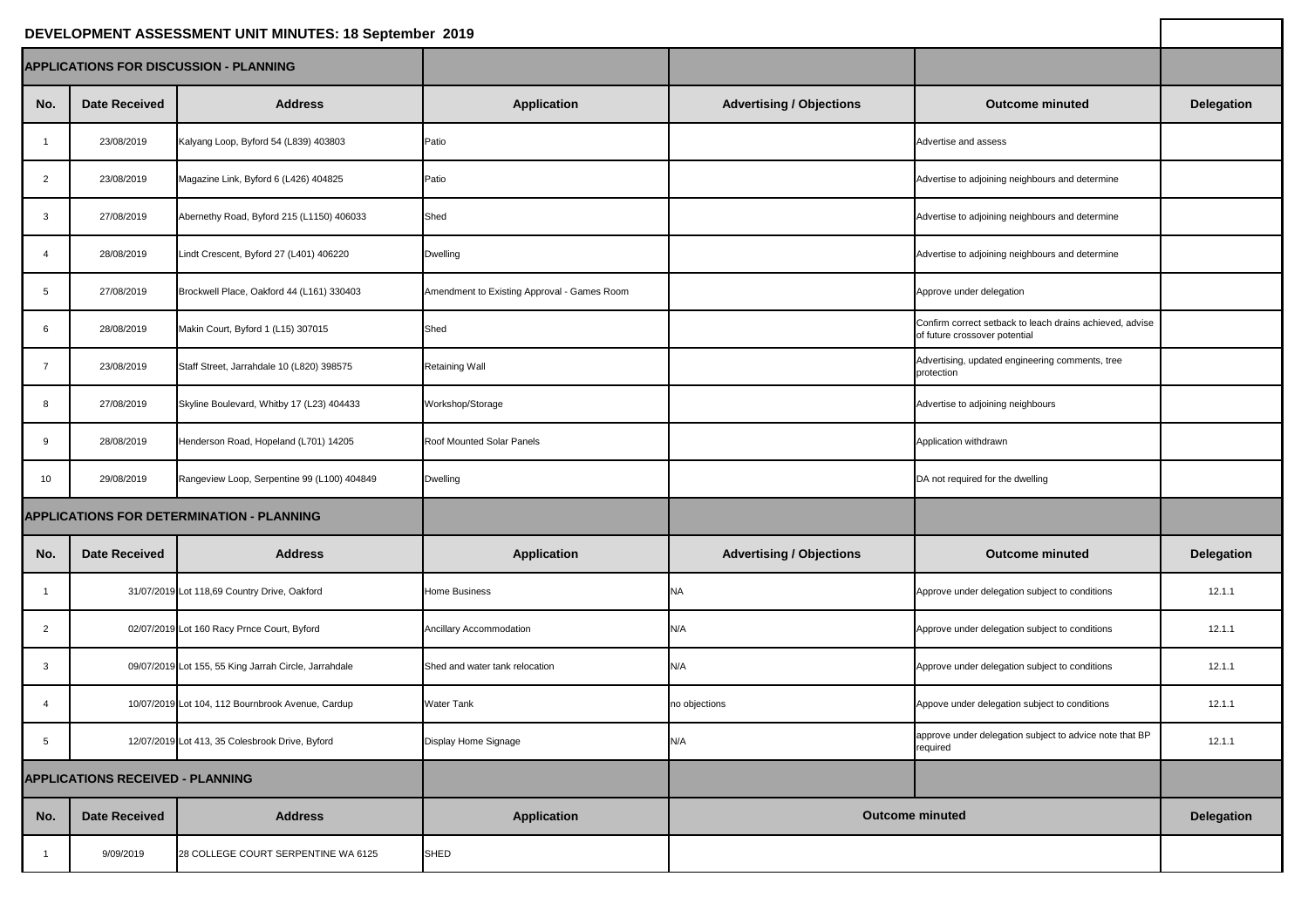| $\overline{2}$  | 10/09/2019                            | 91 BEENYUP ROAD KARRAKUP WA 6122      | <b>DWELLING</b>               |                             |                                               |                   |
|-----------------|---------------------------------------|---------------------------------------|-------------------------------|-----------------------------|-----------------------------------------------|-------------------|
| $\mathbf{3}$    | 10/09/2019                            | 8 PHIZAM PLACE DARLING DOWNS 6122     | <b>DWELLING</b>               |                             |                                               |                   |
| $\overline{4}$  | 10/09/2019                            | LOT 22 KARNUP ROAD SERPENTINE WA 6125 | <b>DAM</b>                    |                             |                                               |                   |
| $5\phantom{.0}$ | 10/09/2019                            | 149 KARBRO DRIVE CARDUP 6122          | <b>DWELLING</b>               |                             |                                               |                   |
| 6               | 11/09/2019                            | 1149 KARGOTICH ROAD MUNDIJONG WA 6123 | SHED                          |                             |                                               |                   |
|                 | <b>BUILDING APPLICATIONS RECEIVED</b> |                                       |                               |                             |                                               |                   |
| No.             | <b>Date Received</b>                  | Owner                                 | <b>Address 1</b>              | <b>Adderss 2</b>            | <b>Application</b>                            | <b>Delegation</b> |
| - 1             | 9/09/2019                             |                                       | 36 COPPER ROAD                | BYFORD 6122                 | PATIO                                         | 2.1.1             |
| $\overline{2}$  | 9/09/2019                             |                                       | 19 CARROLL LANE               | BYFORD WA 6122              | SINGLE STOREY RESIDENTIAL DWELLING            | 2.1.1             |
| $\mathbf{3}$    | 9/09/2019                             |                                       | 11 MARESFIELD WAY             | CARDUP WA 6122              | <b>WATER TANK</b>                             | 2.1.1             |
| $\overline{4}$  | 9/09/2019                             |                                       | 35 GEORGE STREET              | BYFORD 6122                 | UNAUTHORISED WORK - PATIO X2                  | 2.1.3             |
| $5\overline{)}$ | 9/09/2019                             |                                       | LOT 118 RICHARDSON STREET     | MUNDIJONG 6123              | ALTERATIONS & ADDITIONS TO EXISTING RESIDENCE | 2.1.1             |
| 6               | 10/09/2019                            |                                       | 53 WILARING STREET            | BYFORD WA 6122              | PATIO                                         | 2.1.1             |
| $\overline{7}$  | 11/09/2019                            |                                       | UNIT <sub>3</sub>             | <b>6 COULTERHAND CIRCLE</b> | SWIMMING POOL & SECURITY FENCE                | 2.1.1             |
| 8               | 11/09/2019                            |                                       | 24 SAWMILL ROAD               | WHITBY WA 6123              | SINGLE DWELLING                               | 2.1.1             |
| 9               | 12/09/2019                            |                                       | LOT 162 SOUTH WESTERN HIGHWAY | SERPENTINE 6125             | <b>GAZEBO</b>                                 | 2.1.1             |
| 10              | 12/09/2019                            |                                       | 580 SOUTH WESTERN HIGHWAY     | DARLING DOWNS WA 6122       | <b>COMMERCIAL SHEDS</b>                       | 2.1.1             |
| 11              | 12/09/2019                            |                                       | 5 ANSTEY STREET               | MUNDIJONG WA 6123           | <b>CARPORT AND SHED</b>                       | 2.1.1             |
| 12              | 12/09/2019                            |                                       | LOT 9039 THOMAS ROAD          | BYFORD 6122                 | BRIDGE / RETAINING WALLS                      | 2.1.1             |
| 13              | 12/09/2019                            |                                       | <b>34 GRANFELL WAY</b>        | BYFORD 6122                 | DOUBLE STOREY DWELLING                        | 2.1.1             |
| 14              | 12/09/2019                            |                                       | <b>17 MORTAR PASS</b>         | BYFORD 6122                 | <b>POOL SECURITY BARRIER</b>                  | 2.1.1             |
| 15              | 12/09/2019                            |                                       | 15 MAGAZINE LINK              | BYFORD WA 6122              | AMENDMENT BA19/603 & BA19/551                 | 2.1.1             |
| 16              | 13/09/2019                            |                                       | <b>17 MORTAR PASS</b>         | BYFORD 6122                 | SWIMMING POOL AND CONSTRUCTION BARRIER        | 2.1.1             |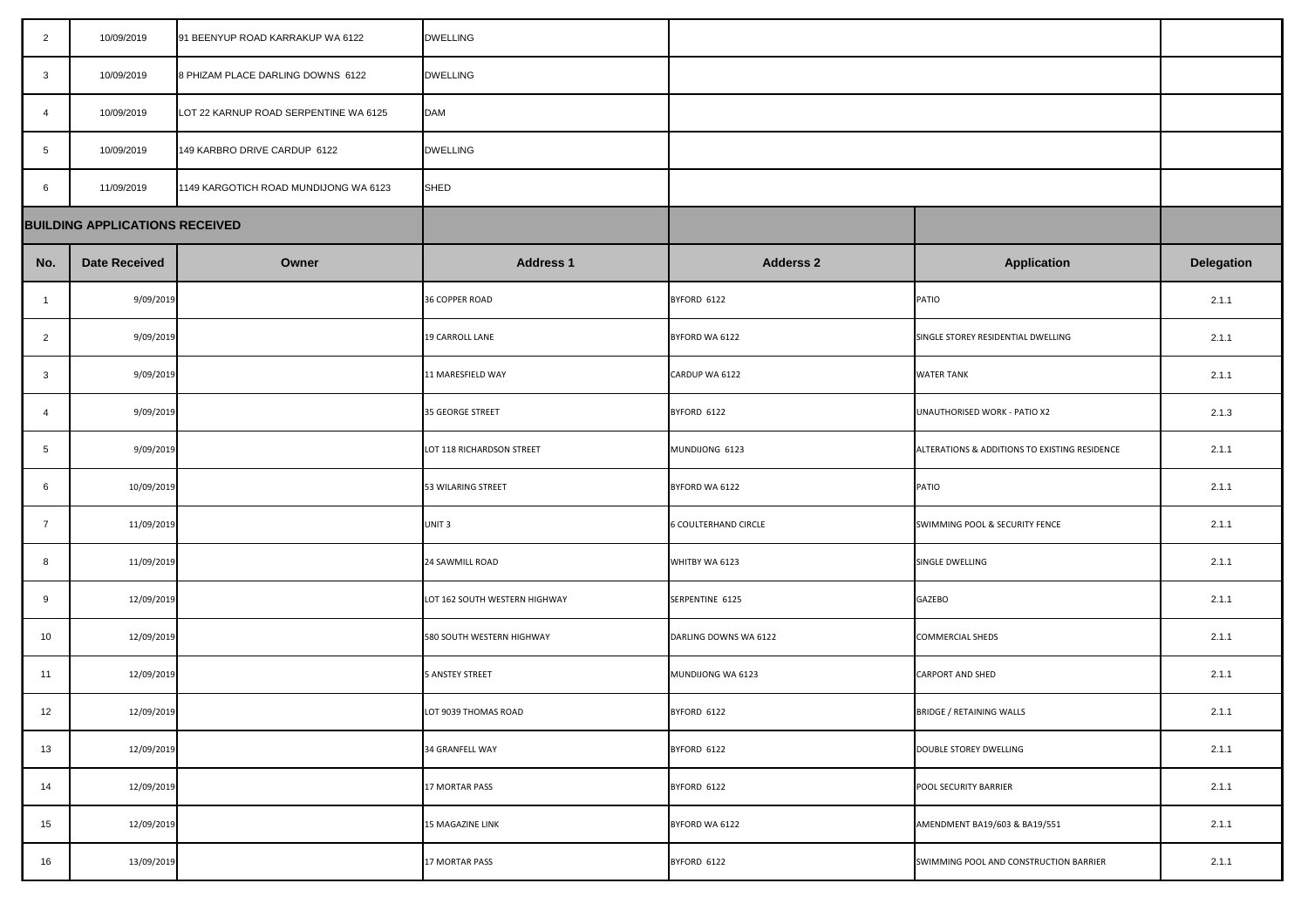| <b>BUILDING PERMIT DETERMINATIONS</b>   |                      |                                |                                                     |                                        |                                    |                     |
|-----------------------------------------|----------------------|--------------------------------|-----------------------------------------------------|----------------------------------------|------------------------------------|---------------------|
| No.                                     | <b>Date Approved</b> | <b>Applicant</b>               | <b>Address</b>                                      | <b>Proposal</b>                        | <b>Recommended minuted</b>         | <b>Delegation</b>   |
|                                         | 09/09/2019           |                                | 26 SHEPPARTON BOULEVARD BYFORD WA 6122              | PATIO                                  | APPROVED UNDER DELEGATED AUTHORITY | 2.1.1               |
| $\overline{2}$                          | 09/09/2019           |                                | 14 KUNZEA RISE JARRAHDALE WA 6124                   | <b>WATER TANK</b>                      | APPROVED UNDER DELEGATED AUTHORITY | 2.1.1               |
| 3                                       | 10/09/2019           |                                | 112 BOURNBROOK AVENUE CARDUP WA 6122                | SINGLE STOREY RESIDENTIAL DWELLING     | APPROVED UNDER DELEGATED AUTHORITY | 2.1.1               |
|                                         | 10/09/2019           |                                | 21 SHEPPARTON BOULEVARD BYFORD 6122                 | SINGLE STOREY RESIDENTIAL DWELLING     | APPROVED UNDER DELEGATED AUTHORITY | 2.1.1               |
|                                         | 10/09/2019           |                                | 203 ABERNETHY ROAD BYFORD 6122                      | SINGLE STOREY RESIDENTIAL DWELLING     | APPROVED UNDER DELEGATED AUTHORITY | 2.1.1               |
| 6                                       | 10/09/2019           |                                | 31 ZIRCON DRIVE BYFORD 6122                         | SINGLE STOREY RESIDENTIAL DWELLING     | APPROVED UNDER DELEGATED AUTHORITY | 2.1.1               |
|                                         | 11/09/2019           |                                | 18 GIBSON TOP OAKFORD WA 6121                       | ALTERATIONS AND ADDITIONS              | APPROVED UNDER DELEGATED AUTHORITY | 2.1.1               |
|                                         | 11/09/2019           |                                | 41 TRANBY AVENUE SERPENTINE 6125                    | AMENDMENT TO BA19/178 - POOL FENCE     | APPROVED UNDER DELEGATED AUTHORITY | 2.1.1               |
| 9                                       | 11/09/2019           |                                | 109 DUNDATHA DRIVE BYFORD 6122                      | SINGLE STOREY RESIDENTIAL DWELLING     | APPROVED UNDER DELEGATED AUTHORITY | 2.1.1               |
| 10                                      | 12/09/2019           |                                | 17 CORDITE CIRCUIT BYFORD 6122                      | <b>SHED</b>                            | APPROVED UNDER DELEGATED AUTHORITY | 2.1.1               |
| 11                                      | 12/09/2019           |                                | 43 ZIRCON DRIVE BYFORD 6122                         | SINGLE STOREY RESIDENTIAL DWELLING     | APPROVED UNDER DELEGATED AUTHORITY | 2.1.1               |
| 12                                      | 13/09/2019           |                                | 11 MINTBERRY GARDENS BYFORD 6122                    | SHED WITH LEAN TO                      | REFUSED UNDER DELEGATED AUTHORITY  | 2.1.1               |
| 13                                      | 13/09/2019           |                                | 11 RAY CLOSE BYFORD WA 6122                         | SWIMMING POOL AND CONSTRUCTION BARRIER | APPROVED UNDER DELEGATED AUTHORITY | 2.1.1               |
| 14                                      | 13/09/2019           |                                | 10 EMPIRE ROSE COURT DARLING DOWNS 6122             | <b>WATER TANK</b>                      | APPROVED UNDER DELEGATED AUTHORITY | 2.1.1               |
| 15                                      | 13/09/2019           |                                | 215 COUNTRY DRIVE OAKFORD WA 6121                   | PATIO AND POOL FENCE                   | APPROVED UNDER DELEGATED AUTHORITY | 2.1.1               |
| 16                                      | 13/09/2019           |                                | 6 GALLON WAY BYFORD 6122                            | <b>DWELLING</b>                        | APPROVED UNDER DELEGATED AUTHORITY | 2.1.1               |
| 17                                      | 13/09/2019           |                                | 11 MARESFIELD WAY CARDUP WA 6122                    | <b>SAND PAD FOR DWELLING</b>           | APPROVED UNDER DELEGATED AUTHORITY | 2.1.1               |
| <b>HEALTH SERVICE - APPLICATIONS IN</b> |                      |                                |                                                     |                                        |                                    |                     |
| No.                                     | <b>Date Received</b> | <b>Address</b>                 | <b>Proposal</b>                                     | <b>Recommended minuted</b>             | <b>Delegation</b>                  | <b>BP/DA Number</b> |
|                                         | 9/09/2019            | 859 South Western Hwy, Byford  | Food business registration/notification application |                                        | 6.1.2                              | IN19/19773          |
| $\overline{2}$                          | 10/09/2019           | Briggs Park power oval, Byford | Event application form - Medium                     |                                        | $1.5$                              | E19/11024           |